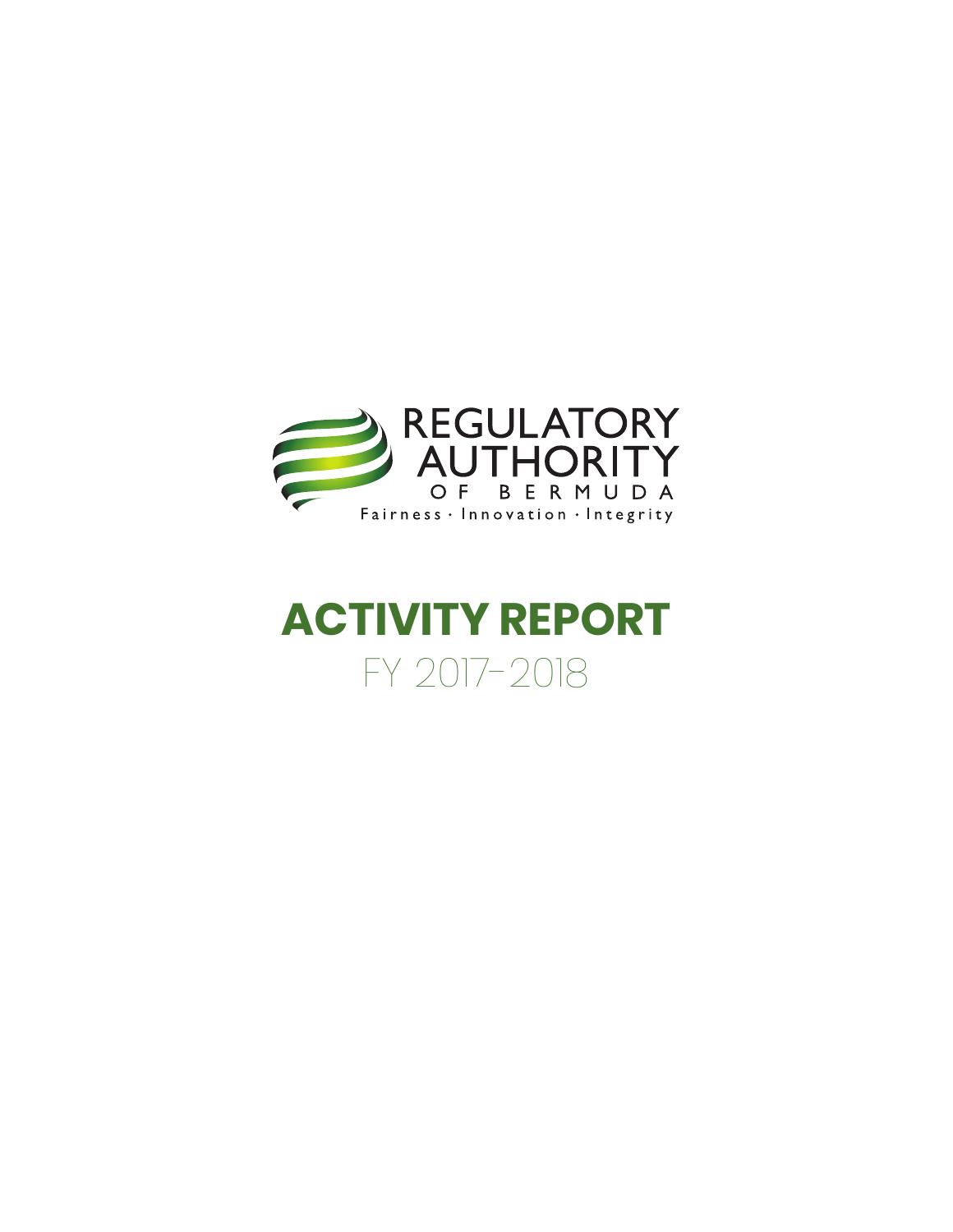

## **ACTIVITY REPORT: FY 2017-2018**

The purpose of this document is to report on the progress of activities of the Regulatory Authority of Bermuda ("the Authority") for the electricity and electronic communications sectors, for the fiscal year 2017-18.

#### **THEY ARE:**

- **●** To promote and protect the interests of consumers
- **●** To promote and facilitate sustainable competition
- **●** To facilitate innovation and investment

**Note:** This report does not include financial information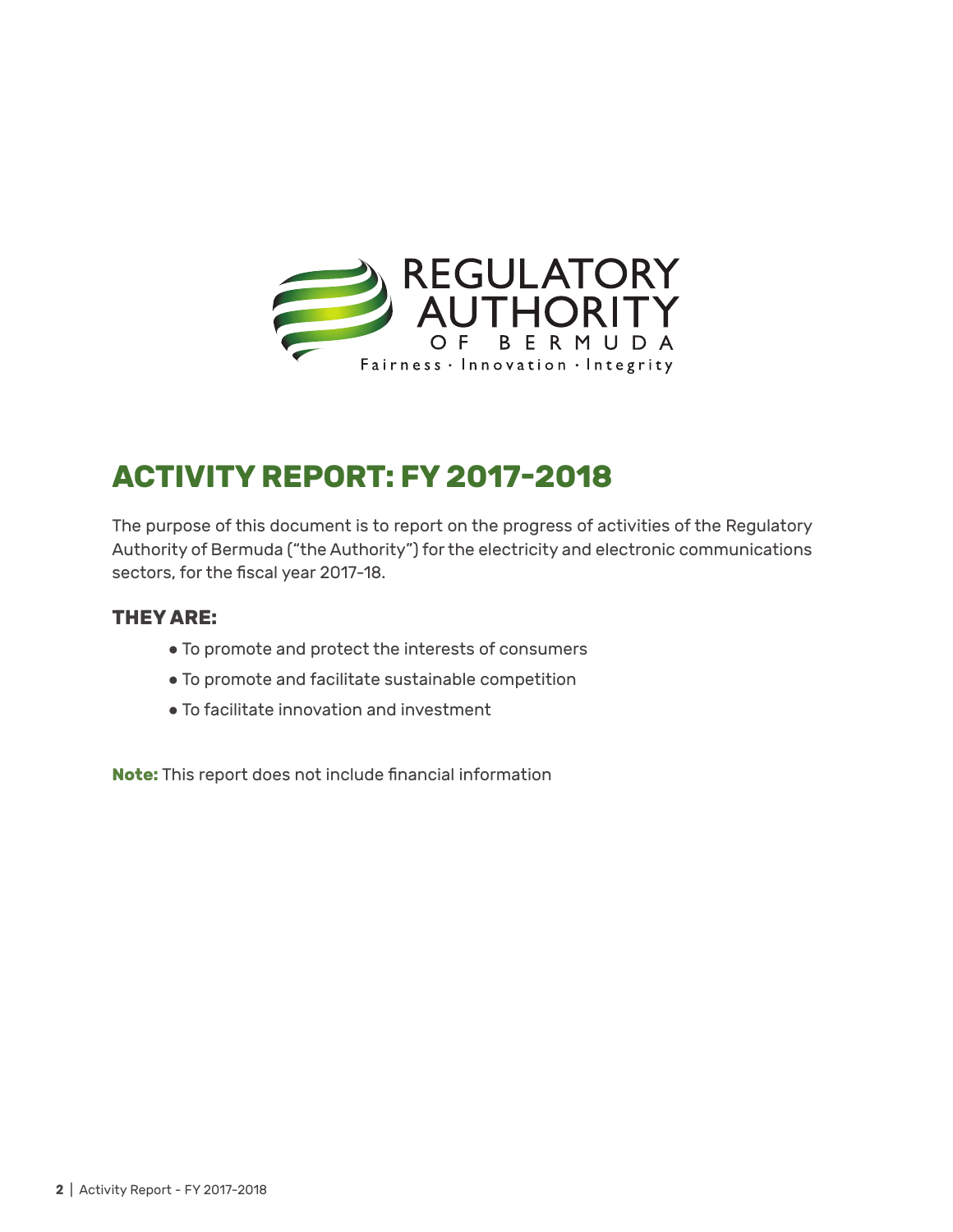# REGULATORY AUTHORITY **ACTIVITIES**

The Authority performed the following activities to support its strategic goals:

**ELECTRONIC COMMUNICATIONS: PROMOTING AND PROTECTING THE INTERESTS OF CONSUMERS**

#### **SPECTRUM:**

Following on from the conclusion of the spectrum assignment process referred to as HDS-1, the Authority continued its oversight of the implementation of the process. As detailed in its previous annual report, the Authority focused on the Coverage/Rollout and Minimum Quality of Service Obligations for 4G LTE service deployment. The obligations contained the following:

- **●** A Minimum Average Download User Data Rate of at least 15 Mbps
- **●** America's Cup and Interim coverage obligations

The HDS-1 America's Cup obligations were met by One Communications and Digicel on May 17th and May 31st, 2017 respectively, and each received a Certification of Compliance. The coverage and Minimum Quality of Service Obligations for 4G LTE service deployment for this obligation was focused on the western portion of the island, including the Great Sound.

The HDS-1 Interim obligations were met by One Communications and Digicel, with both receiving Certifications of Compliance on October 23rd, 2017. The coverage and Minimum Quality of Service Obligations for 4G LTE service deployment for this obligation was focused on 75% & 50% coverage respectively. For these interim requirements, both One Communications and Digicel surpassed the Minimum User Data Rate of 4 Mbps and an Minimum Average User Data Rate of 15 Mbps.

The Authority also handled many other spectrum related matters in accordance with the spectrum policy and the Electronic Communications Act 2011.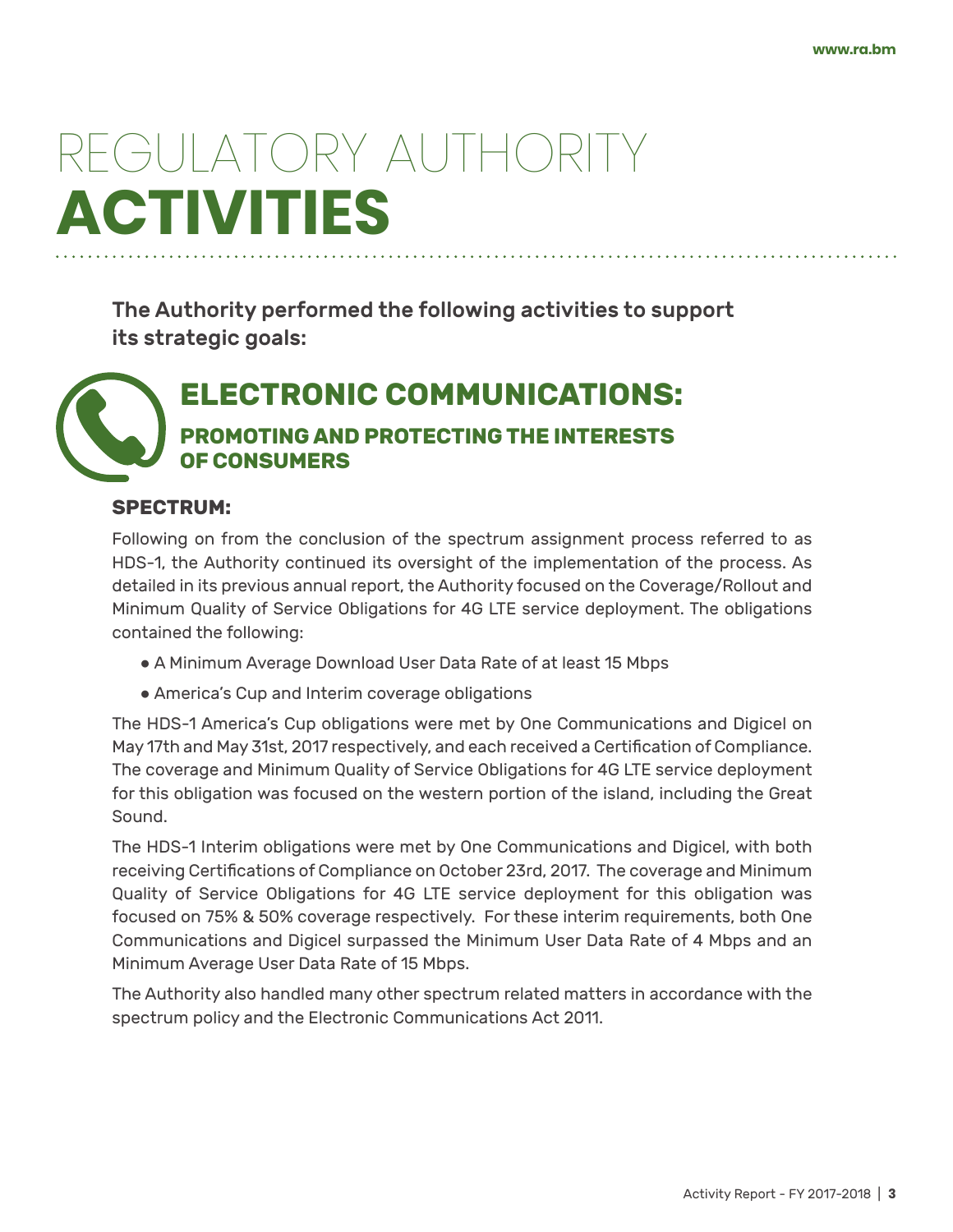# REGULATORY AUTHORITY **ACTIVITIES**

### **PROMOTING AND FACILITATING SUSTAINABLE COMPETITION**

### **MARKET REVIEW & REMEDIES:**

The Authority initiated a comprehensive Market Review of the electronic communications sector. The review assessed whether operators in certain markets hold a significant position of market power, such that it is necessary and appropriate for the Authority to intervene and impose regulations to prevent or deter anti-competitive behaviour and/or impact. During this fiscal period, the Authority gathered and analysed data collected from sectoral providers to form an evidence-based conclusion on the market's competitive position.

### **OUTSIDE OF THE WORK PLAN:**

Outside of the planned work items, the Authority routinely carries out various reviews and investigations throughout the fiscal year. These include:

**FILINGS:** Reviews were carried out by the Authority on matters in relation to various submissions for regulatory approvals including changes of control.

**INVESTIGATIONS:** After numerous complaints were received from consumers with reports of a billing error, the Authority investigated a sectoral provider's billing practices. This lead to the further review of customer contracts of several other sectoral providers.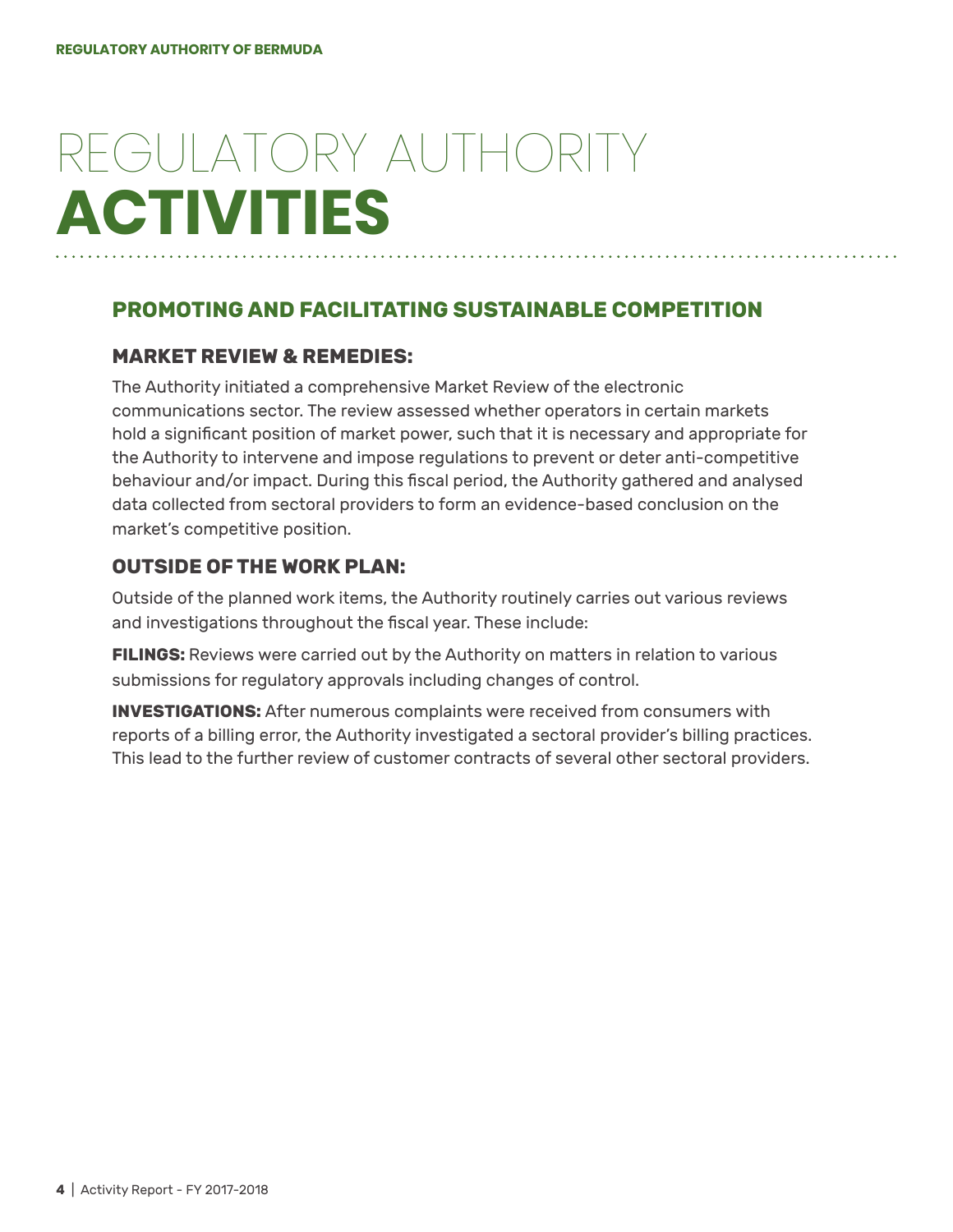# REGULATORY AUTHORITY **ACTIVITIES**



## **ELECTRICITY:**

## **FACILITATING INNOVATION AND INVESTMENT**

Within the fiscal year 2017-18, the Authority conducted the following key strategic activities in the electricity sector:

- **●** The Authority completed the licensing of the incumbent Bulk Generation ("BG") and Transmission Distribution & Retail ("TD&R") providers, Bermuda Electric Light Company Limited ("BELCO") and Tynes Bay Waste to Energy Facility;
- **●** Initiated the development of Bermuda's first Integrated Resource Plan ("IRP");
- **●** Developed procedures for evaluating and processing Power Purchase Agreements ("PPA's") between the TD&R licencee and future BG licencees;
- **●** Created an emergency General Determination ("GD") to establish transitional measures for BELCO's Solar Net Metering Scheme;
- **●** Initiated the development and consultation of the Feed in Tariff ("FIT") methodology to provide a mechanism to compensate distributed generators; and
- **●** Commenced the development and consultation of the Retail Tariff ("RT") methodology to provide new electricity rates.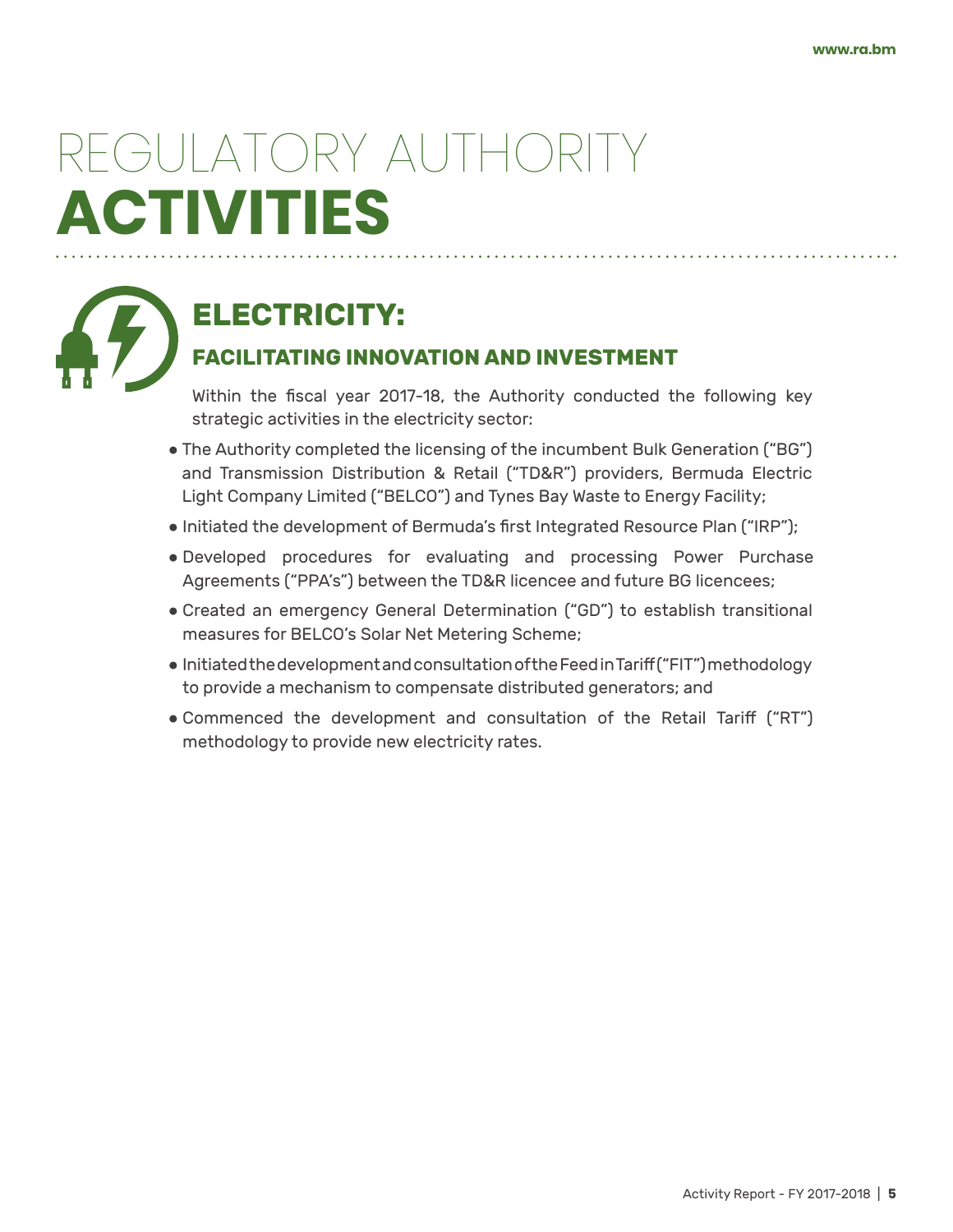# CORPORATE DEVELOPMENTS **& INITIATIVES**

## **STRIVING FOR ORGANIZATIONAL DEVELOPMENT:**

### **ACTIVITY 1**

**The Authority continued the provision of targeted training for members of staff to ensure they are equipped to perform at the highest level of professionalism.**

The Authority's senior staff engaged in specialized training in utility and economic regulation. Individuals also underwent professional development, and external training via courses and conferences.

### **ACTIVITY 2**

#### **Participation in relevant industry and regulatory forums and training.**

The electricity team participated in two international conferences:

1) The World Forum in Energy Regulation; the leading international conference on energy regulation focused on empowered consumers, dynamic markets and sustainable infrastructure and matters at the forefront of regulation in a time of innovation, and

2) OOCUR, the Organization of Caribbean Utility Regulators which hosted its annual conference, that focused on regulating for sustainability in a disruptive environment.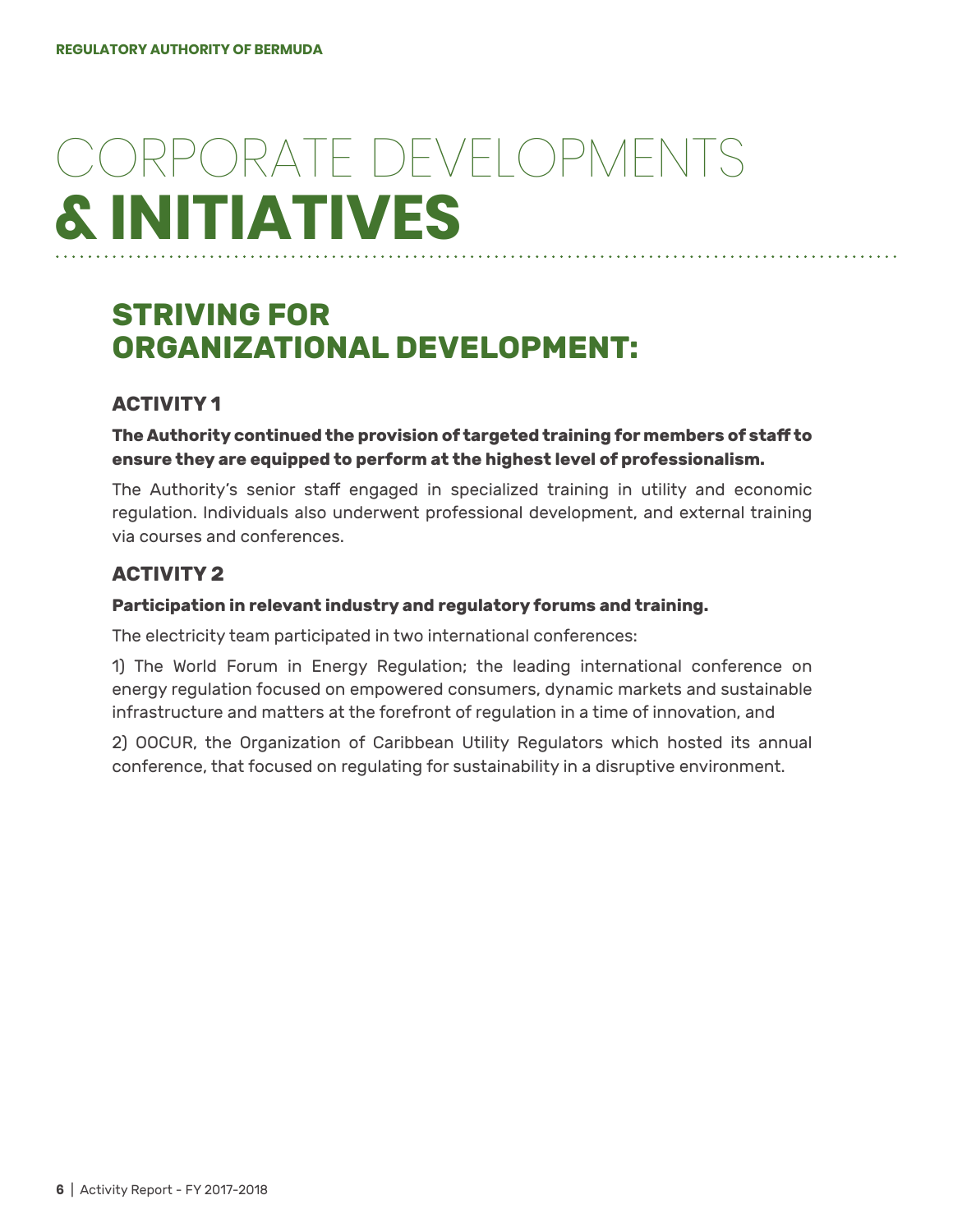## **ELECTRONIC COMMUNICATIONS: PROMOTING AND PROTECTING THE INTEREST OF CONSUMERS**

#### **ACTIVITY 1**

#### **The Authority continued to process individual consumer complaints and addressed issues raised.**

To this end, in 2017, the Authority commenced its review and reconstruction of its website to make it more accessible for consumers and to improve the consumer education and dispute submission sections on the website.

The Authority continued to accept and process consumer complaints for both residential and business consumers. Residential sector complaints were primarily related to the cost of roaming and the speed of home internet, while business complaints focused on billing queries and late charge fees. During the fiscal year, the Authority also maintained dialog with government entities, to further improve the complaints handling processes.

#### **ACTIVITY 2**

#### **The Authority reviewed the Terms and Conditions of consumer contracts to better protect the public.**

The Authority reviewed the Terms and Conditions of several sectoral providers' agreements for the services they provide to the general public, and required the relevant entities to implement amendments.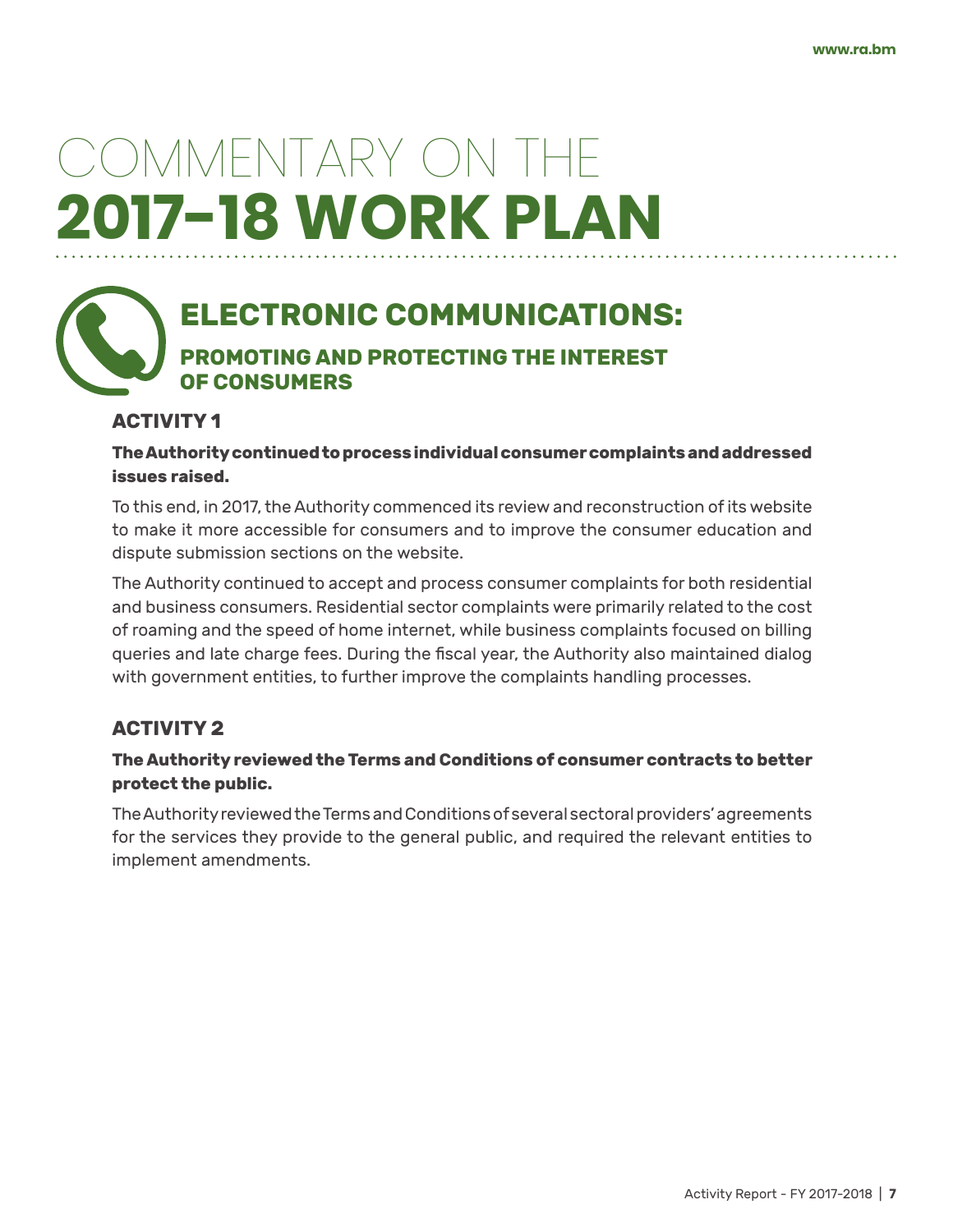### **PROVIDING ADVICE/INFORMATION TO THE GOVERNMENT**

In accordance with section 17 of the RAA, the Authority commenced the review of the electronic communications sector (the "Sectoral Review") by issuing the Review of the Electronic Communications Sector Consultation Document (the "Consultation Document") on 17 October 2017. The purpose of the Sectoral Review is to conduct a comprehensive review of the electronic communications sector, including all policies, legislation, regulation and administrative determinations applicable to the sector.

The Consultation Document initiated consultation for both the Sectoral Review and the market review conducted pursuant to part 4 of the Electronic Communications Act 2011. The Consultation Document provided a broad overview of the Authority's then current views of the electronic communications sector and invited comments from the public on the Authority's proposals. It also solicited feedback from the public on any other changes that should be made to the electronic communications sector through legislation or administrative determinations.

In accordance with the requirements of section 17 of the RAA, the Authority intends to complete the Sectoral Review in the 2018-2019 fiscal year, including the publication of a Preliminary Report and its recommendations by 17 April 2018, in accordance with section 17(3) of the RAA.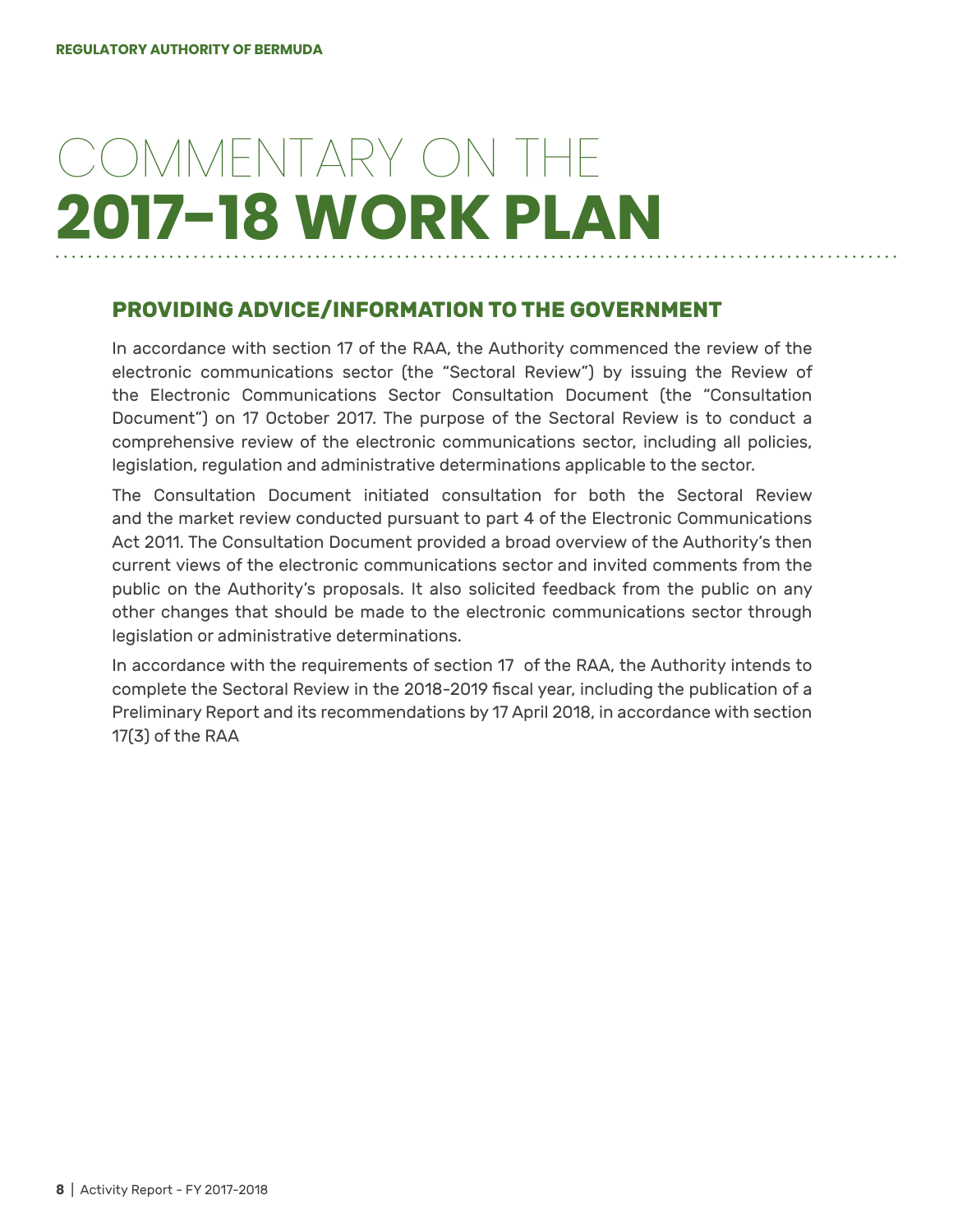## **ELECTRICITY: PROMOTING AND FACILITATING SUSTAINABLE COMPETITION**

#### **ACTIVITY 1**

#### **The Authority completed the licensing of the incumbent BG and TD&R providers.**

The Authority developed and consulted on its Application Process for Electricity Licences which provided clarity on the class of licences, licence applications, application procedures and how the applications would be evaluated.

#### **ACTIVITY 2**

**As a result of Activity 1, the Authority issued BG and TD&R licences to the incumbent sectoral providers in accordance with the Application Process for Electricity Licences General Determination.**

#### **ACTIVITY 3**

**The Authority reviewed Power Purchase Agreements ("PPAs'") to ensure they are consistent with the developing IRP, and that they will broadly be fair to the utility, developer and end-user, and to ensure technical and financial controls are in place.** 

Procedures were developed for PPA evaluations and processing.

#### **ACTIVITY 4**

#### **The Authority established a methodology to determine fair market value to the exporters of electricity and the electricity utility.**

The Authority issued an emergency General Determination ("GD") to reinstate BELCO's renewable energy program, which was halted by the company. This action allowed customers to continue to receive compensation for excess energy that was exported to the utility's network. During this time, the Authority also commenced the development and consultation of the FIT methodology to provide a mechanism to compensate distributed generators.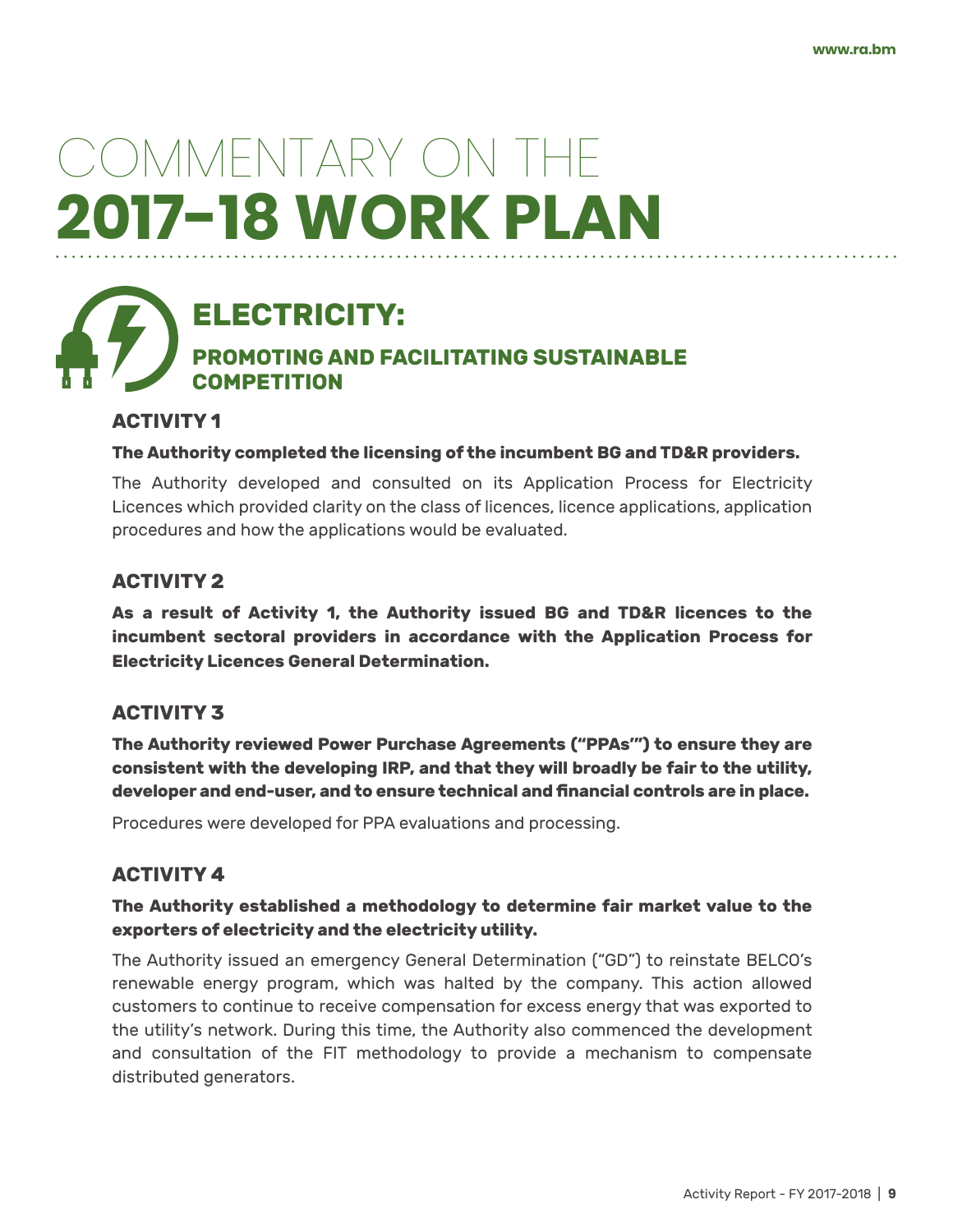### **ACTIVITY 5**

#### **The Authority evaluated rate case submissions to ensure fair market value to the consumer with acceptable rates of returns to the electricity utility.**

The Authority is responsible for the regulation of retail tariffs and conducts a retail tariff review (also known as a "rate case") using the methodology set by the Authority. The methodology will seek to ensure the promotion of the adequate, safe, sustainable and reliable supply of electricity, together with the economic efficiency and affordability of prices to end-users.

Since development of the methodology was taking place through a comprehensive consultation process, there were no rate cases under review during this fiscal period. However, the Authority expects to conduct a retail tariff review immediately preceding the establishment of the methodology in the following fiscal period of 2018-19.

Included as a component of the retail tariff rate is the Fuel Adjustment Rate (the "FAR"). The FAR is the rate paid by consumers for the cost of fuel used in the consumption of electricity. As a function carried over from the Energy Commission, the Authority currently reviews the proposed rate submission made by BELCO every month.

The Authority is also conducting a review of validation procedures of the FAR to ensure that the rate reflects the true costs to be incurred by consumers.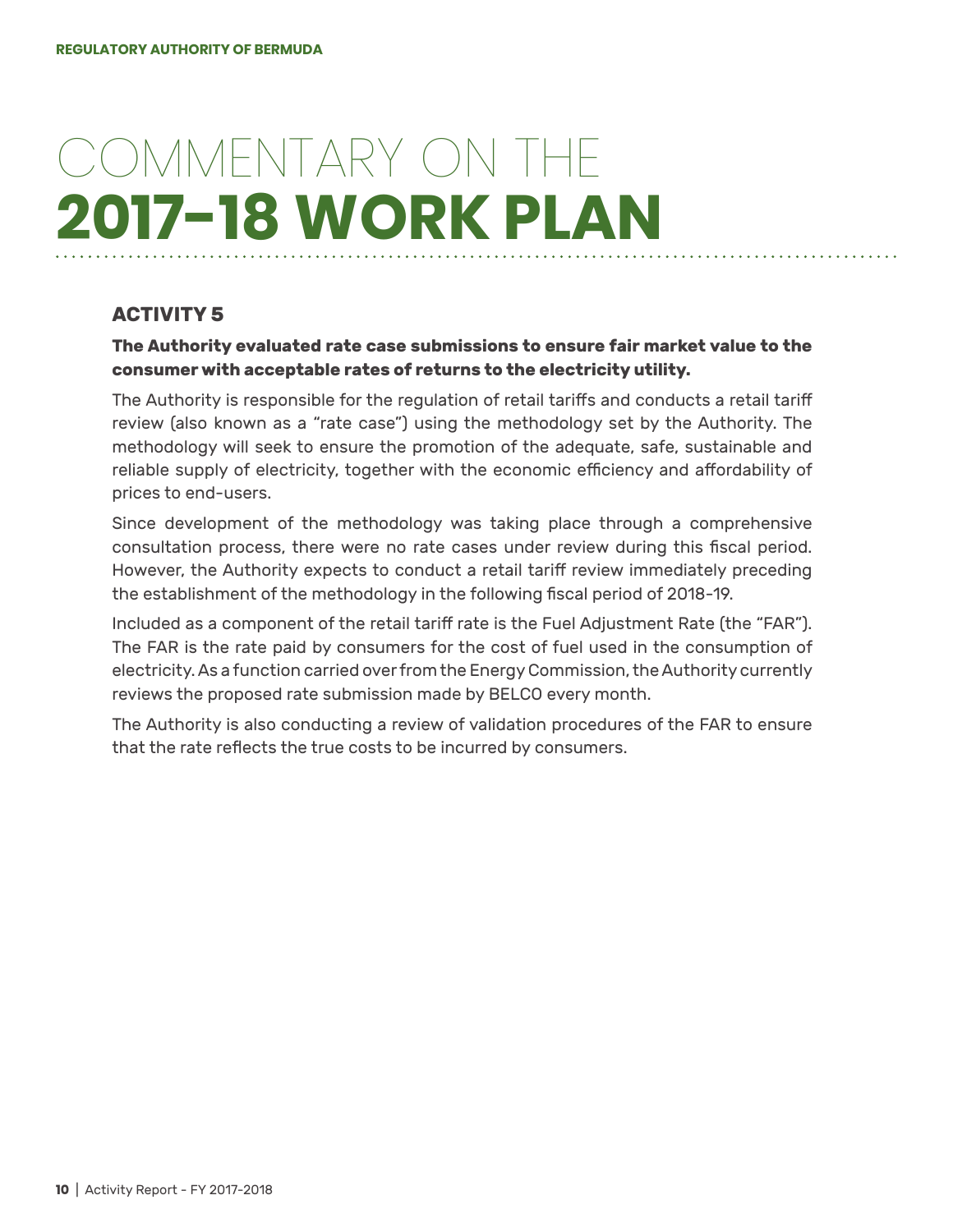## **ELECTRICITY:**

# **PROMOTING AND PROTECTING THE INTERESTS OF CONSUMERS**

#### **ACTIVITY 1**

#### **Conducted consumer education and website development.**

In 2017, the Authority commenced its review and reconstruction of its website to make it more user-friendly and accessible for consumers, and to improve consumer education content.

#### **ACTIVITY 2**

#### **Conducted Consumer Perception surveys to study the quality of electricity services, including renewable energy services.**

The Authority conducted several surveys to gain insight into consumer perceptions of the electricity sector including BELCO, rates and the renewable energy industry. The survey showed that there was an overwhelming desire to have lower electricity rates. While respondents also had a strong desire to have more renewable energy resources in Bermuda, 8 out of 10 did not have the same desire to pay higher electricity rates to support more renewable energy resources.

#### **ACTIVITY 3**

#### **Reviewed consumer pricing based on fair and competitive rates which are attributed to accurate accounting principles by the electricity utility. Finalized accounting separation of the electric utility.**

As a licence condition, the Authority requires licencees to report separately for each licenced business unit, the elements of the balance sheet and income statement (the "accounts") with corresponding accounting disclosures and notes.

The Authority commenced a consultation process on the regulatory accounting instructions to provide guidance to the licencees on the application of separating their accounts.